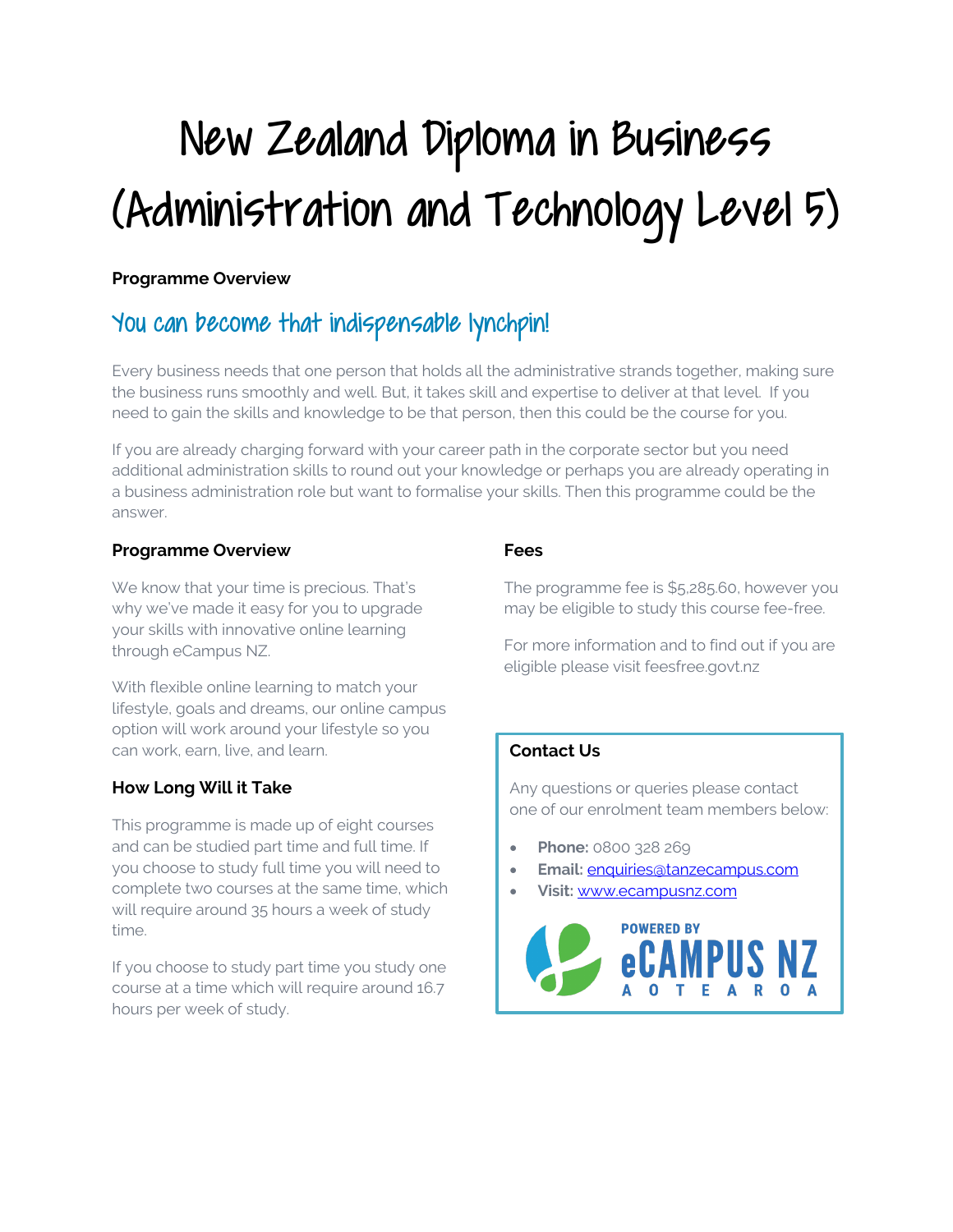#### **Entry Requirements**

#### **Applicants under 20 years old**

- A minimum of 14 numeracy credits at level 1 or higher in Mathematics or Pangarau on the Directory of Assessment Standards, and
- Fifty credits at level 2 or above with at least 12 credits in each of three subjects including a minimum of 8 literacy credits at level 2 or higher in English or Te Reo Māori; of which 4 credits must be in reading and 4 credits must be in writing.
- The literacy credits will be selected from a schedule of approved achievement standards and unit standards found on the NZQA website at Literacy requirements for University Entrance.
- or equivalent to the above.

#### **Applicants 20 years or over**

For applicants 20 years or over, there are no minimum academic requirements. However, applicants will need to provide their curriculum vitae detailing any relevant work experience and academic achievements. This information will used to assess whether the applicant is likely to successfully complete the NZ Diploma in Business Programme.

#### **Special Entry**

In exceptional circumstances, an applicant under the age of 20 years who does not meet the academic entry requirements may be granted entry to the NZ Diploma in Business where they supply evidence of their ability to succeed on the NZ Diploma in Business programme.

#### **Language requirements**

English language requirements where English is not the first language:

IELTS 5.5 Academic (no band score lower than 5.0), or equivalent

#### **Recommendation**

It is recommended that the core courses (courses  $1 - 4$ ) are successfully completed before moving on to the New Zealand Diploma Business Strand courses (courses 5 – 8).

"I really enjoy having the ability to study when I have the time and wherever I might be. I also like the online videos and course reading and have found the course facilitators are always available when I need them" Nikki Davidson | eCampus NZ Learner